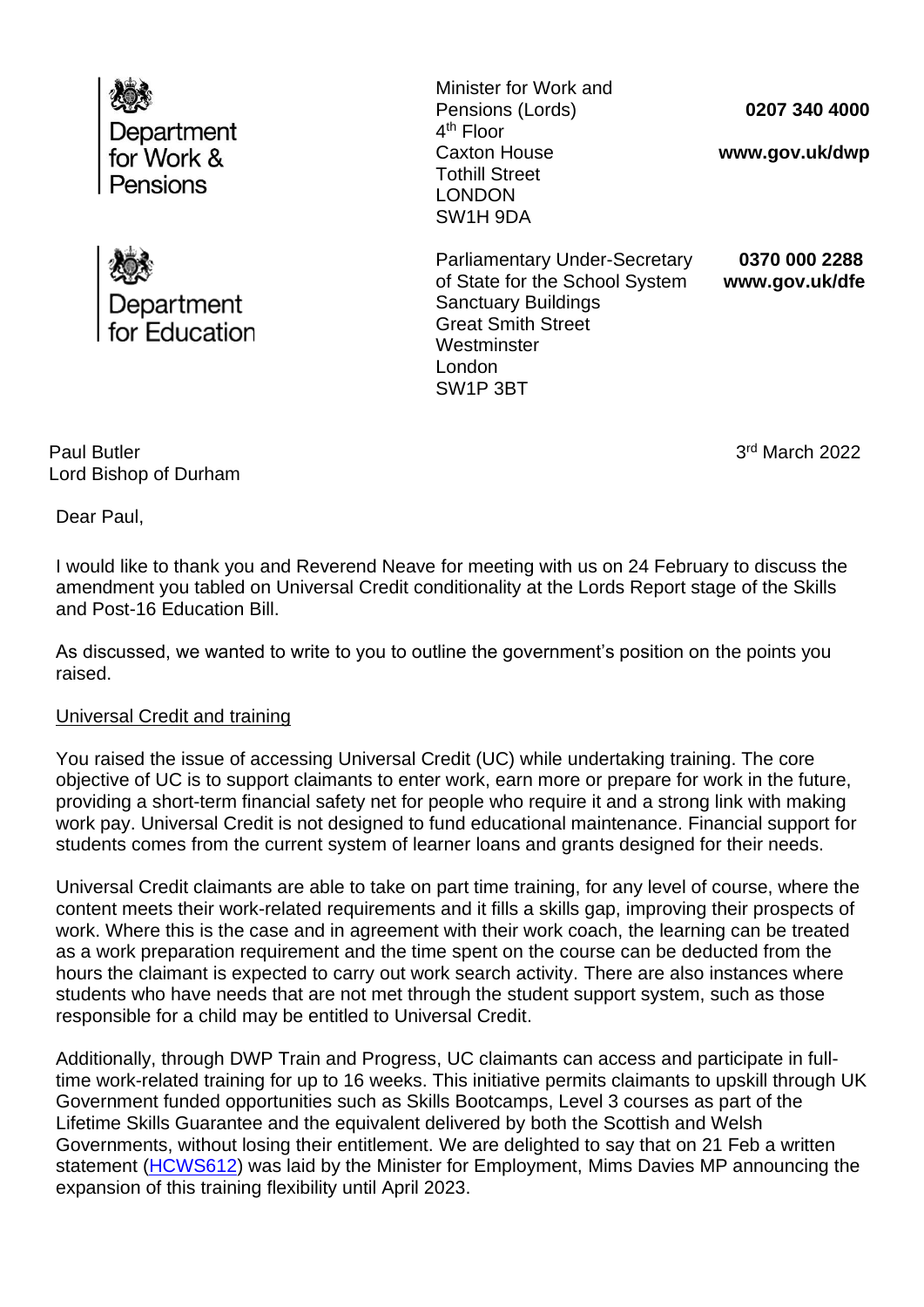Furthermore, the UK Government has put into place a substantial employment and skills offer in the round. This includes opportunities such as:

- Sector-based Work Academy Programme;
- traineeships and apprenticeships which are supporting our claimants to develop the workrelated skills they need on their journey into employment, including in new sectors.

The Department for Work and Pensions and the Department for Education are working together and engaging with trade bodies and employers to develop the first-ever occupational traineeships in sectors such as construction, transport & logistics, health & science, manufacturing, hospitality & catering, hair & beauty and net-zero & green. Through working collaboratively on this range of policies and others, we have achieved much to improve delivery of skills and employment support and our collective ambition is high on the achievements to come in the months and years ahead.

We remain keen that our claimants – in and out of work – are able to benefit from the skills support available through the [Lifetime Skills Guarantee,](https://www.gov.uk/government/news/hundreds-of-free-qualifications-on-offer-to-boost-skills-and-jobs) this government's long-term commitment to help everyone gain skills for life.

We also discussed the importance of the role of DWP work coaches' discretion in applying UC conditionality rules. Baroness Stedman-Scott has spoken to the Minister for Employment, on this matter and both agreed - where claimants are taking part in education/training (other than an apprenticeship) they will still be asked to fulfil all the usual conditionality requirements. Their priority goal whilst claiming UC is to find work, more work or increase their earnings in line with the number of hours they are expected to work. Any possible adjustments to the work-related requirements will need to be agreed with their Work Coach and accepted on their Claimant Commitment.

You will find as an annex to this letter a flow chart which sets out the approach to training as part of claimant conditionality within Jobcentre Plus.

# People seeking work in a new area

You asked about support for people claiming Universal Credit who wished to find work in a new area. Through the recently announced Levelling Up White Paper, we aim for greater alignment of the employment and skills system at local level. The Employment and Skills Pathfinders will ensure jobseekers and those in low paid work get the best support available, leading to sustained employment and career progression where they currently live. This is a shared ambition between DWP and DfE and is currently being developed and reinforces the need to ensure that we consider delivery of employment and skills support to help drive economic growth in our regions. This is a key principle of the Government's Levelling Up ambitions. Where people do relocate, the UC system enables continuity of claim and Jobcentre Plus support.

# Equivalent or Lower Qualification rules (ELQs) and retraining

You raised the Equivalent or Lower Qualification rules and their impact on reskilling. The Government believes that many learners need to access courses in a more flexible way - to fit study around work, family and personal commitments, and to retrain as both their circumstances and the economy change. That is why we are designing the Lifelong Loan Entitlement to support students to pursue higher and further education more flexibly.  

Existing Equivalent or Lower Qualification rules for accessing higher education were designed to help maintain a sustainable system. Moving forward, we want the Lifelong Loan Entitlement to provide value for money to students, the education sector and the taxpayer. The [consultation](https://assets.publishing.service.gov.uk/government/uploads/system/uploads/attachment_data/file/1056948/CP_618_Lifelong_Loan_Entitlement_Consultation_print_version.pdf) on the scope and detail of the Lifelong Loan Entitlement was launched last week. This includes questions such as whether restrictions on previous study should be amended to facilitate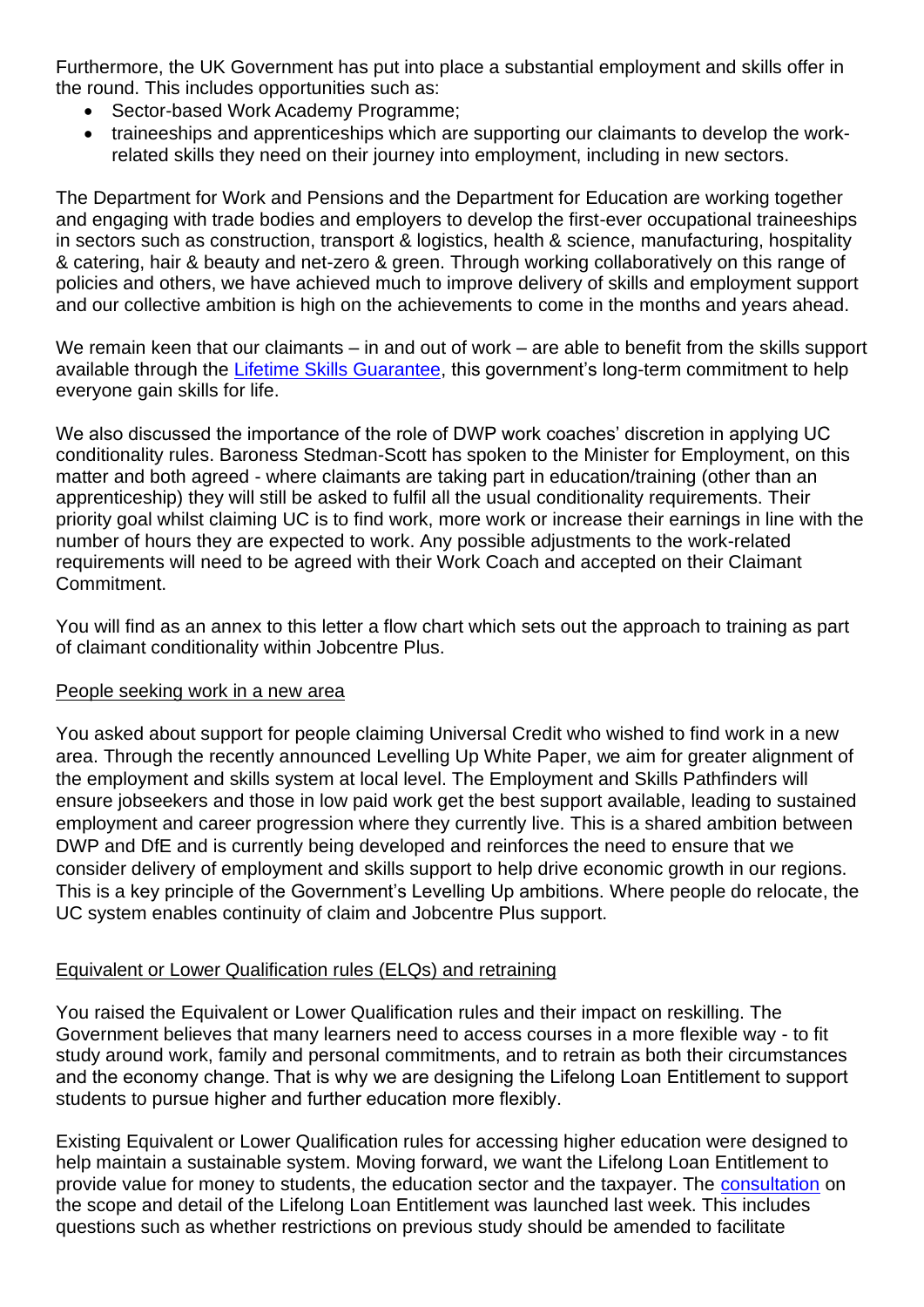retraining and stimulate provision. We will be engaging with peers in more detail on their views on the areas being consulted on and would be delighted if you would like to be involved in this.

For students seeking to do a level 3 qualification, the Free Courses for Jobs offer gives eligible adults the chance to access Level 3 qualifications for free. From April 2022, this offer is being expanded so that any adult who is unemployed or earning under the National Living Wage can also access these qualifications, regardless of their prior qualification level. Any adult without an existing Level 3 will also remain eligible. There are over 400 qualifications on offer in areas such as engineering, social care and accounting – alongside many others. These qualifications can support adults to gain skills to improve their wages and access new job opportunities.

## Student Loan Repayments

You raised the student finance reforms that we announced on 24 February as part of our HE [Policy Statement.](https://www.gov.uk/government/consultations/higher-education-policy-statement-and-reform) The Augar Panel recognised, as we do, that where borrowers are earning more from the major investment the taxpayer has made in their education, it's right they should continue to repay their student loan for a longer proportion of their careers.

With the current 30-year loan term, the majority of graduates (who finish their course in their 20s) will have unpaid loans written off in their early 50s. This is a period during which the earnings premium for most graduates is still likely to be significant. Therefore, for new borrowers starting study from September 2023, we will extend the loan term from 30 years to 40 years. As is the case with the current system, the loan term will commence from the April after a borrower has left their course (or the April following four years from the start date, for part-time borrowers). This will remain the same for all borrowers, regardless of age.

The system will continue to offer unique protections to borrowers. If a borrower's income is below the new repayment threshold of £25,000 per year (increasing annually in-line with inflation from April 2027 onwards), they will not be required to make any repayments at all. In financial year 2018-19 (the most recent period for which data is available), [median annual income](https://www.gov.uk/government/statistics/distribution-of-median-and-mean-income-and-tax-by-age-range-and-gender-2010-to-2011) for 65 to 69 year old taxpayers was £22,600, for 70 to 74-year old taxpayers it was £20,500, and for those taxpayers aged 75 and over it was £19,200 - borrowers at these median incomes would be protected from requirements to make repayments towards their student loans.

It is the extension to the loan term, combined with the new repayment threshold, which enables the significant reduction in interest rates for the new loans. Under these new terms, no borrower will repay more than they have borrowed, when adjusted for inflation.

## **Conclusion**

I hope you have found these answers helpful, and I would like to thank you again for your questions and your continued contribution during the passage of the Bill in the House. I will place a copy of this letter in the House of Lords Library.

Yours sincerely,

Delthie Stedman Scott.

Draws Barron

**BARONESS STEDMAN-SCOTT**

**Minister for Work and Pensions (Lords) Minister for Women (FCDO)**

**BARONESS BARRAN**

**Parliamentary Under-Secretary of State for the School System**